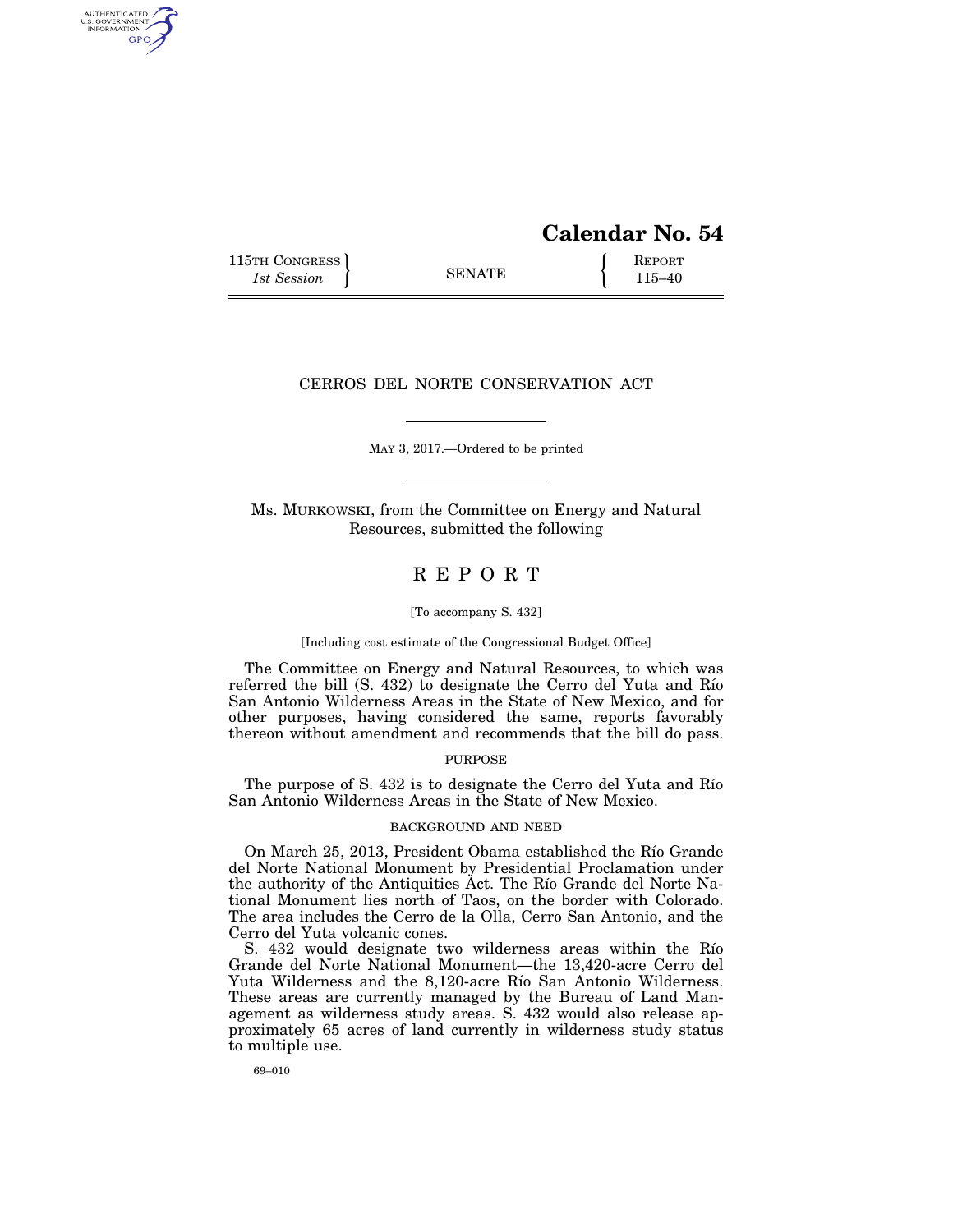S. 432 is needed because only Congress can designate a component of the National Wilderness Preservation System.

### LEGISLATIVE HISTORY

S. 432 was introduced by Senators Heinrich and Udall on February 16, 2017.

In the 114th Congress, S. 1240 was introduced by Senators Heinrich and Udall on May 7, 2015. The Subcommittee on Public Lands, Forests, and Mining held a hearing on the bill on May 21, 2015. The Committee on Energy and Natural Resources met in open business session on July 30, 2015, and ordered S. 1240 favorably reported as amended.

The measure was included in Amendment No. 3234, which the Senate agreed to on April 19, 2016, as an amendment to S. 2012, the Energy Policy Modernization Act of 2016, which the Senate passed, as amended, on April 20, 2016.

In the House of Representatives, a companion bill, H.R. 1792, was introduced by Representative Stewart on April 14, 2015.

In the 113th Congress, Senators Udall of New Mexico and Heinrich introduced S. 241 on February 7, 2013. The Subcommittee on Public Lands, Forests, and Mining held a hearing on the bill on April 25, 2013, and the Committee on Energy and Natural Resources reported S. 241, with an amendment in the nature of a substitute, by a majority vote of a quorum present, on June 27, 2013 (S. Rept. 113–54). In the House, Representative Luján introduced a similar bill, H.R. 560, on February 6, 2013.

The Committee on Energy and Natural Resources met in open business session on March 30, 2017, and ordered S. 432 favorably reported.

#### COMMITTEE RECOMMENDATION

The Senate Committee on Energy and Natural Resources, in open business session on March 30, 2017, by a majority voice vote of a quorum present, recommends that the Senate pass S. 432.

#### SECTION-BY-SECTION ANALYSIS

*Section 1* contains the short title, the "Cerros del Norte Conservation Act.'

*Section 2* contains definitions.

*Section 3*(a) designates approximately 13,420 acres of land as the Cerro del Yuta wilderness and approximately 8,120 acres of land as the Río San Antonio Wilderness, and designates these wilderness areas as components of the National Wilderness Preservation System.

Subsection (b) requires that the wilderness areas be administered in accordance with the Wilderness Act (16 U.S.C. 1131 et seq.), except that any reference to the effective date of the Wilderness Act shall be considered to be a reference to the date of enactment of this Act and any reference to the Secretary of Agriculture shall be a reference to the Secretary of the Interior.

Subsection (c) provides that any land or interest in land acquired by the United States that is within the boundary of the wilderness area shall become part of the wilderness area and be managed in accordance with all applicable laws.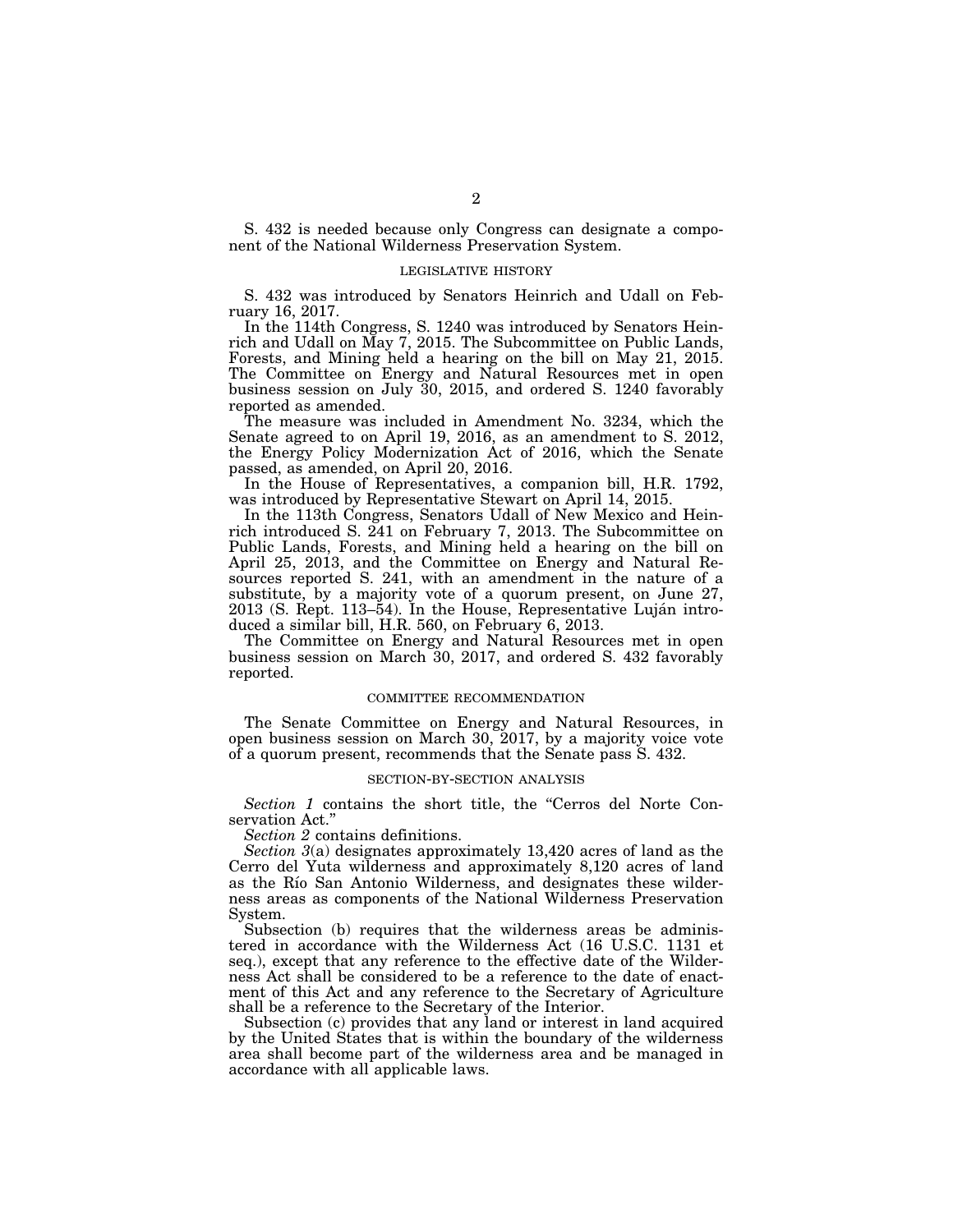Subsection (d) authorizes the continued grazing of livestock in the wilderness areas where established before the date of enactment of this Act, in accordance with the Wilderness Act and the guidelines set forth in appendix A of House Report 101–405.

Subsection (e) clarifies that nothing in this Act creates a protective buffer zone around the wilderness areas and that activities outside the wilderness boundaries shall not be precluded by the fact they can be seen or heard within the boundary of the wilderness areas.

Subsection (f) releases those portions of the San Antonio Wilderness Study Area that are not designated as wilderness in this Act, and provides that they are no longer subject to the wilderness study provisions under section 603(c) of the Federal Land Policy and Management Act and shall be managed in accordance with this Act.

Subsection (g) requires the Secretary to file a map and legal descriptions of the wilderness areas with the Committee on Energy and Natural Resources of the Senate and the Committee on Natural Resources of the House of Representatives and that the map and legal descriptions be on file and available for public inspection in the appropriate offices of the Bureau of Land Management.

Subsection (h) directs the Secretary to manage the wilderness areas as components of the National Landscape Conservation System. Section 3(i) clarifies that nothing in this Act affects the jurisdiction of the State of New Mexico with respect to fish and wildlife located on public lands in the State.

Subsection (j) withdraws any land within the areas designated by this Act, except where subject to valid existing rights, from entry, appropriation, or disposal under the public lands laws, location, entry, and patent under the mining laws, and operation of the mineral leasing, mineral materials, and geothermal leasing laws.

Subsection (k) states that nothing in this Act enlarges, diminishes, or otherwise modifies any treaty rights.

#### COST AND BUDGETARY CONSIDERATIONS

The following estimate of costs of this measure has been provided by the Congressional Budget Office:

S. 432 would designate two parcels of land within the Rio Grande del Norte National Monument as wilderness areas. Based on information provided by the Bureau of Land Management (BLM), CBO estimates that implementing the legislation would have no significant effect on the federal budget.

Under S. 432, roughly 22,000 acres of federal land would be designated as part of the National Wilderness Preservation System. BLM, which manages the affected acreage, would be required to create new maps for the area. In addition, under the bill, the affected lands would not be available for developing natural resources but would still be available for grazing under existing agreements.

Because the affected lands are already protected for conservation and wilderness values, CBO estimates that implementing the bill would have no significant effect on the cost of administering the area. We also expect that any costs to modify existing maps and other materials would be minimal. Finally, because the affected lands currently produce no income (and are not expected to do so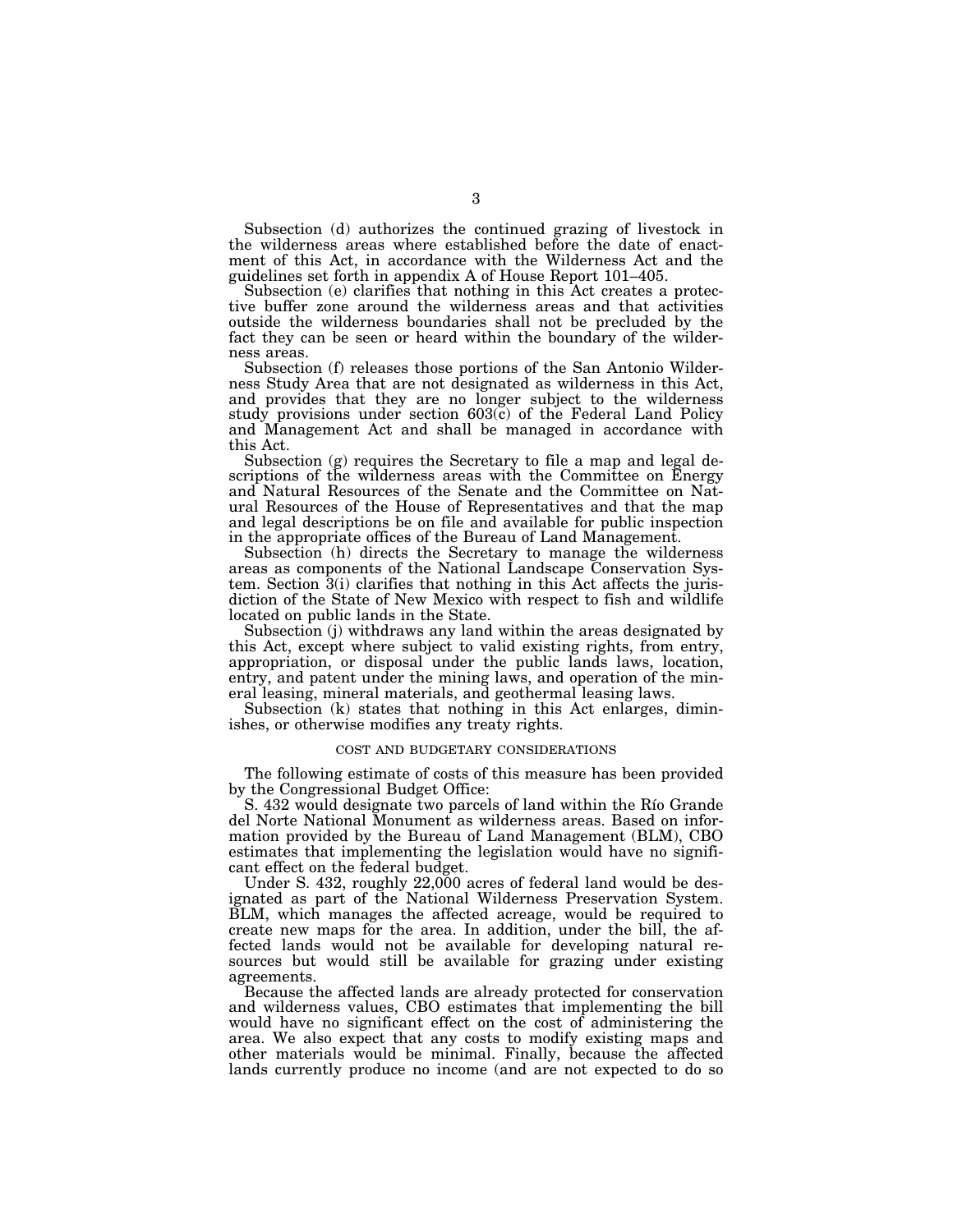in the future), we estimate that enacting the bill would not affect offsetting receipts, which are treated as reductions in direct spending.

Enacting S. 432 would not affect direct spending or revenues; therefore, pay-as-you-go procedures do not apply. CBO estimates that enacting the bill would not increase net direct spending or onbudget deficits in any of the four consecutive 10-year periods beginning in 2028.

S. 432 contains no intergovernmental or private-sector mandates as defined in the Unfunded Mandates Reform Act and would not affect the budgets of state, local, or tribal governments.

The CBO staff contact for this estimate is Jeff LaFave. The estimate was approved by H. Samuel Papenfuss, Deputy Assistant Director for Budget Analysis.

## REGULATORY IMPACT EVALUATION

In compliance with paragraph 11(b) of rule XXVI of the Standing Rules of the Senate, the Committee makes the following evaluation of the regulatory impact which would be incurred in carrying out S. 432. The bill is not a regulatory measure in the sense of imposing Government-established standards or significant economic responsibilities on private individuals and businesses.

No personal information would be collected in administering the program. Therefore, there would be no impact on personal privacy.

Little, if any, additional paperwork would result from the enactment of S. 432, as ordered reported.

#### CONGRESSIONALLY DIRECTED SPENDING

S. 432, as ordered reported, does not contain any congressionally directed spending items, limited tax benefits, or limited tariff benefits as defined in rule XLIV of the Standing Rules of the Senate.

## EXECUTIVE COMMUNICATIONS

Because S. 432 is similar to legislation considered by the Committee in the 114th Congress, the Committee did not request Executive Agency views. The testimony provided by the Bureau of Land Management at the hearing before the Public Lands, Forests and Mining Subcommittee on May 21, 2015, follows:

STATEMENT OF TIMOTHY M. MURPHY, ACTING ASSISTANT DIRECTOR, NATIONAL CONSERVATION LANDS & COMMU-NITY PARTNERSHIPS BUREAU OF LAND MANAGEMENT, DE-PARTMENT OF THE INTERIOR

Thank you for the opportunity to testify on S. 1240, the Cerros del Norte Conservation Act. On March 25, 2013, President Obama designated the Río Grande del Norte National Monument on 242,555 acres of land administered by the Bureau of Land Management (BLM) in northern New Mexico. This legislation includes the designation of two wilderness areas within the new Río Grande del Norte National Monument—the proposed 13,420-acre Cerro del Yuta Wilderness and 8,000-acre Río San Antonio Wilderness. The Department supports the designation of these two new wilderness areas.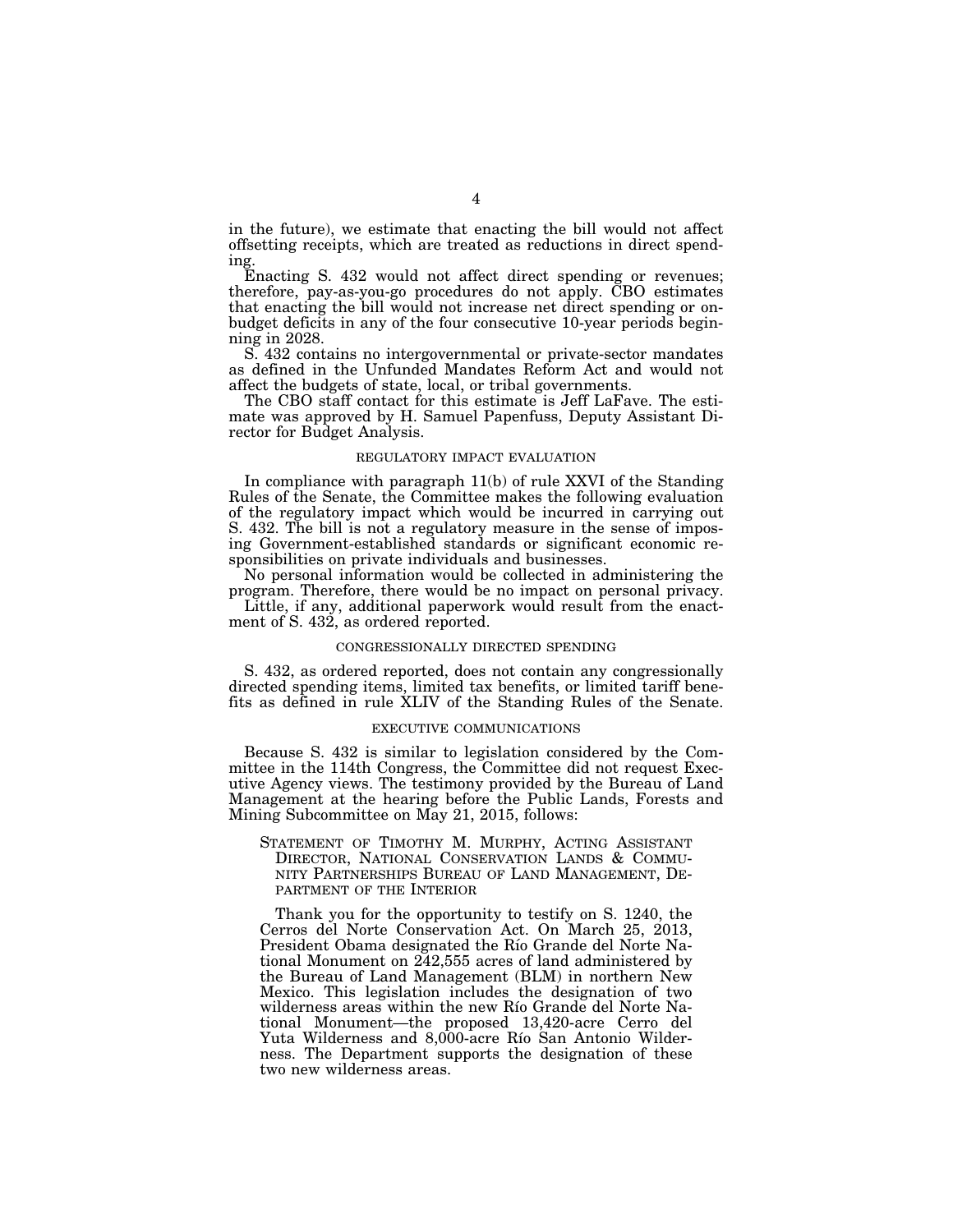## BACKGROUND

The Río Grande del Norte National Monument lies north of Taos on the border with Colorado and straddles New Mexico's Taos and Río Arriba Counties. Rising in stark contrast from the monument's broad expanse, the Cerro de la Olla, Cerro San Antonio, and Cerro del Yuta volcanic cones provide visible reminders of the area's volatile past. Between these mountains, the dramatic gorge of the Rio Grande Wild & Scenic River is carved into the landscape, revealing the dark basalt beneath the surface of the Taos plateau.

The proposed Cerro del Yuta Wilderness has at its centerpiece a symmetrical volcanic dome soaring to over 10,000 feet in altitude. Covered by ponderosa, Douglas fir, aspen, and spruce on the north side, and pinyon and juniper on the south side, the mountain provides important habitat for wildlife, including the herds of elk that draw hunters to the area. The volcanic dome provides an outstanding opportunity for peak climbing, and the forested slopes create a strong sense of solitude.

The proposed Río San Antonio Wilderness consists of a flat plain bisected by the Río San Antonio. This grassland plain is dotted with occasional juniper, while the river sits 200 feet below the surface of the plateau at the bottom of a rugged gorge, the depths of which provide a microclimate for riparian vegetation, Douglas fir, and spruce. Visitors can find outstanding opportunities for solitude as they explore the gorge, which abruptly drops out of sight from the rest of the area. Protecting these characteristics will help to ensure that recreationists will continue to visit the area, bringing economic benefits to the local community.

## S. 1240

S. 1240 designates two wilderness areas on BLM-managed lands within the new National Monument—the proposed 13,420-acre Cerro del Yuta Wilderness and 8,000acre Río San Antonio Wilderness. Both of these areas meet the definition of wilderness in the Wilderness Act of 1964: they are largely untouched by humans, have outstanding opportunities for solitude or primitive and unconfined recreation, are over 5,000 acres in size, and contain important geological, biological, and scientific features. We support the designation of these areas as wilderness, and would appreciate the opportunity to work with the sponsor on potential boundary modifications for manageability.

#### **CONCLUSION**

President Obama's designation of the Rio Grande del Norte National Monument was a tribute to both the area's extraordinary value and the steadfast support of the surrounding community for protecting this magnificent place. The Department supports S. 1240 in its designation of some of the new Rı´o Grande del Norte National Monument's wildest lands as wilderness.